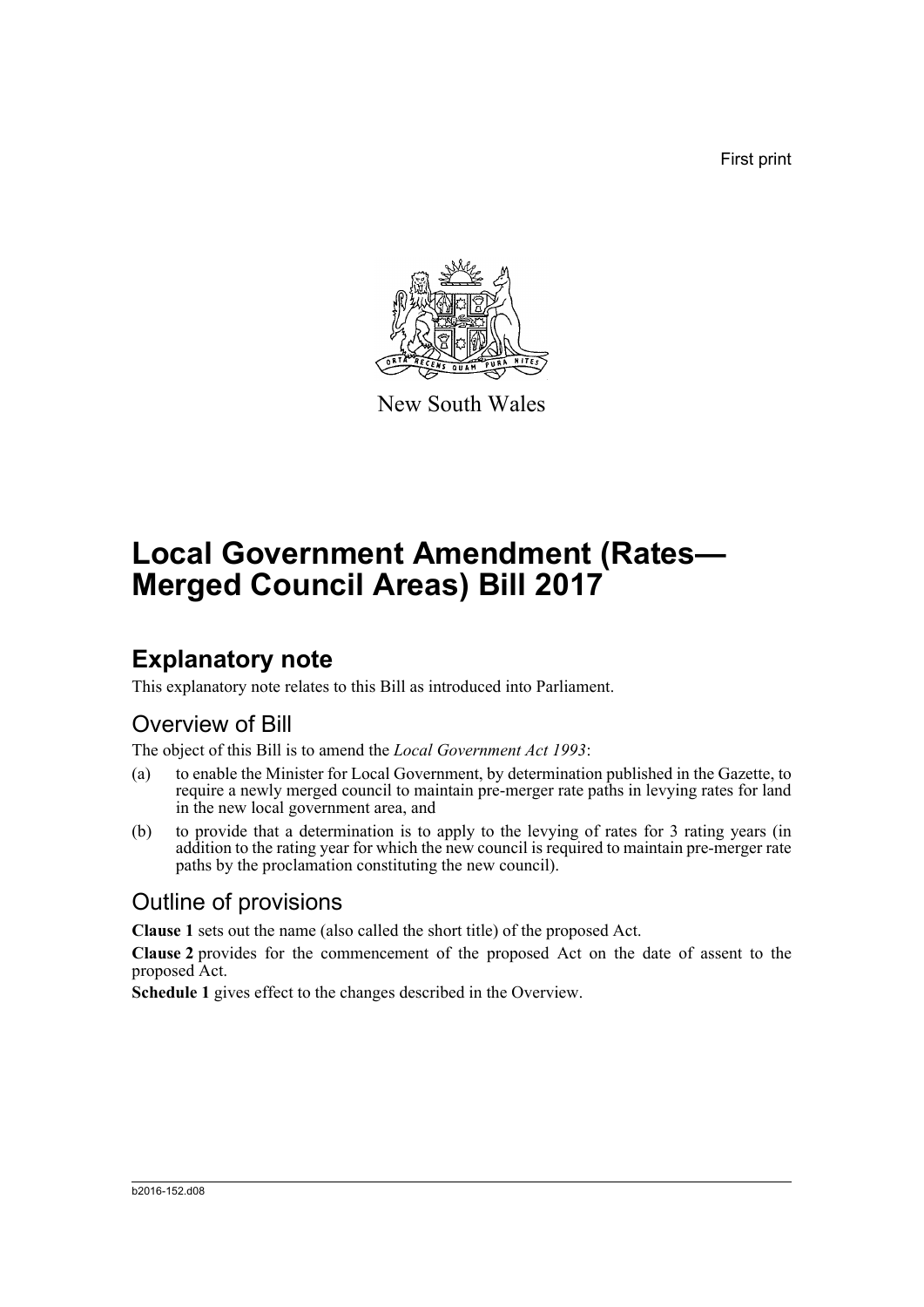First print



New South Wales

# **Local Government Amendment (Rates— Merged Council Areas) Bill 2017**

## **Contents**

|            |   |                                              | Page |
|------------|---|----------------------------------------------|------|
|            | 1 | Name of Act                                  | 2    |
|            |   | Commencement                                 | 2    |
| Schedule 1 |   | Amendment of Local Government Act 1993 No 30 | 3    |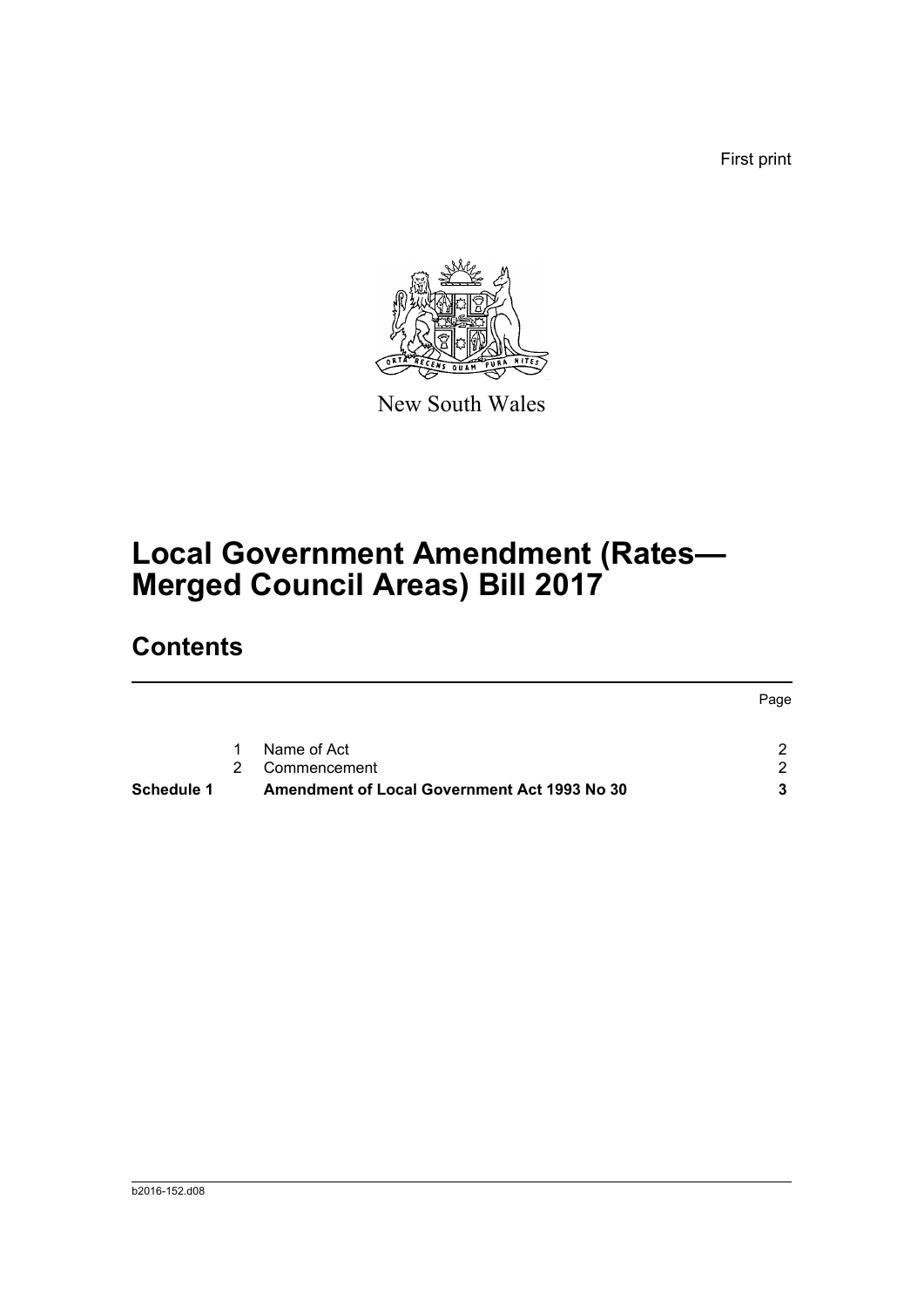

New South Wales

# **Local Government Amendment (Rates— Merged Council Areas) Bill 2017**

No , 2017

#### **A Bill for**

An Act to amend the *Local Government Act 1993* with respect to the maintenance of pre-merger rate paths for land in the areas of newly merged councils; and for related purposes.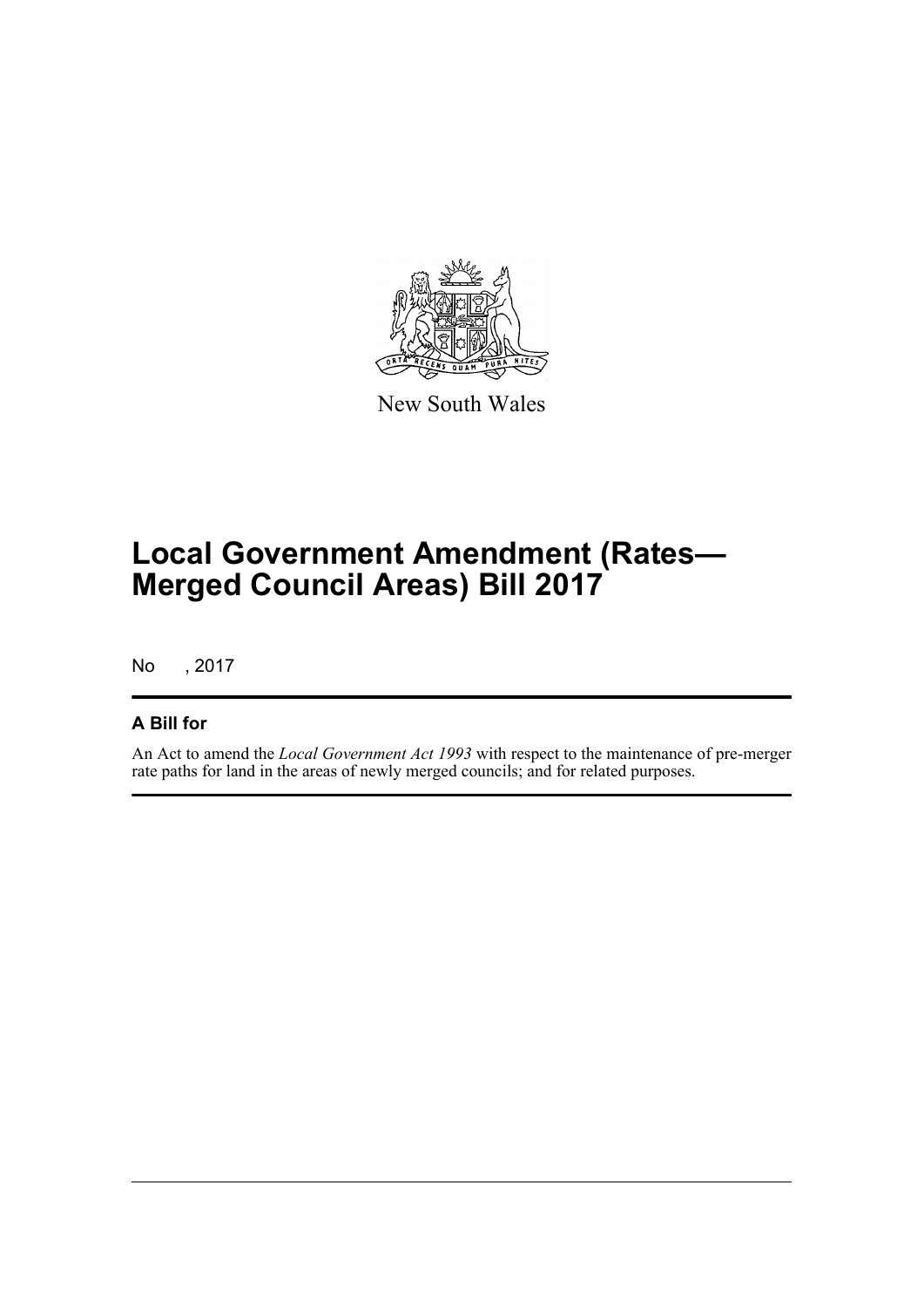<span id="page-3-1"></span><span id="page-3-0"></span>

| The Legislature of New South Wales enacts:                                              |               |
|-----------------------------------------------------------------------------------------|---------------|
| Name of Act                                                                             | $\mathcal{P}$ |
| This Act is the Local Government Amendment (Rates—Merged Council Areas)<br>Act $2017$ . | 3             |
| Commencement<br>This Act commences on the date of assent to this Act.                   | 5<br>6        |
|                                                                                         |               |